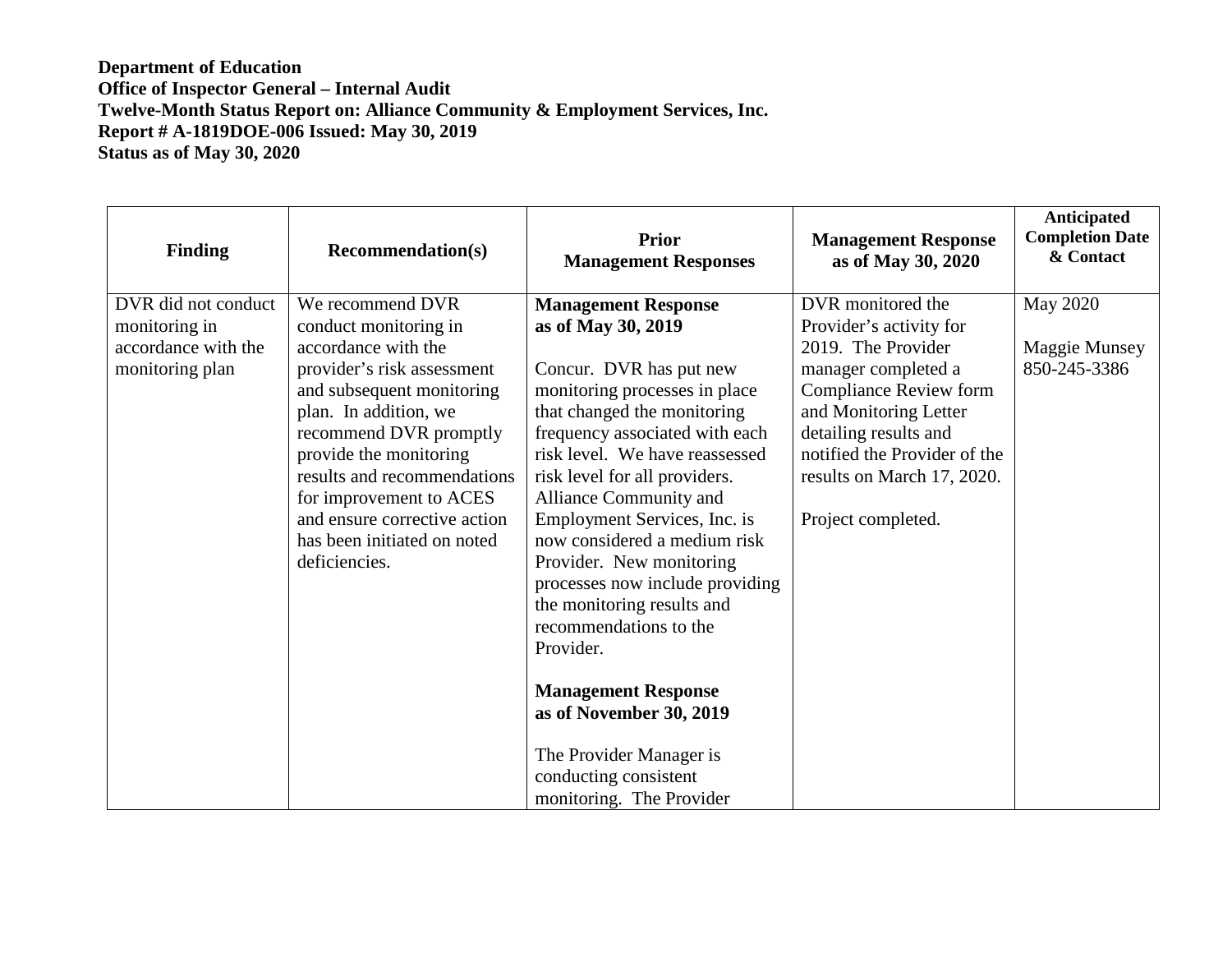| <b>Finding</b>         | <b>Recommendation(s)</b>    | <b>Prior</b><br><b>Management Responses</b>                                                                                                                                                                                                                                                          | <b>Management Response</b><br>as of May 30, 2020 | Anticipated<br><b>Completion Date</b><br>& Contact |
|------------------------|-----------------------------|------------------------------------------------------------------------------------------------------------------------------------------------------------------------------------------------------------------------------------------------------------------------------------------------------|--------------------------------------------------|----------------------------------------------------|
|                        |                             | Profile form is updated to reflect<br>these monitoring efforts. The<br>timeframe for the current<br>monitoring period is $January -$<br>December 2019. Results and<br>recommendations will be<br>completed within the first three<br>months of 2020.<br><b>Anticipated Completion: March</b><br>2020 |                                                  |                                                    |
| <b>ACES</b> placed     | We recommend DVR review     | <b>Management Response</b>                                                                                                                                                                                                                                                                           | The IPE and Amendment                            | January 2020                                       |
| customers in jobs that | <b>ACES</b> placement       | as of May 30, 2019                                                                                                                                                                                                                                                                                   | <b>Signature Dates screen in</b>                 |                                                    |
| did not match the      | benchmarks and ensure the   |                                                                                                                                                                                                                                                                                                      | RIMS went live in July.                          | <b>Maggie Munsey</b>                               |
| customer's IPE goal,   | jobs obtained match the IPE | Concur.<br>Current<br>system                                                                                                                                                                                                                                                                         | The MECU reviewed all                            | 850-245-3386                                       |
| and DVR paid for the   | goal at the time of         | limitations restrict the Provider                                                                                                                                                                                                                                                                    | placements from July -                           |                                                    |
| placement              | placement. For any          | Manager from confirming when                                                                                                                                                                                                                                                                         | December 2019 to verify                          |                                                    |
| benchmarks.            | payments made for           | an IPE amendment is signed off                                                                                                                                                                                                                                                                       | signature dates were                             |                                                    |
|                        | placement benchmarks not    | by the Customer or Customer's                                                                                                                                                                                                                                                                        | recorded in the Screen                           |                                                    |
|                        | matching the IPE goal, we   | representative; and a qualified                                                                                                                                                                                                                                                                      | prior to placement. All                          |                                                    |
|                        | recommend DVR consider      | VR Counselor. DVR is working                                                                                                                                                                                                                                                                         | cases in which the details                       |                                                    |
|                        | asking ACES for repayment.  | to secure a new case management                                                                                                                                                                                                                                                                      | on the screen either                             |                                                    |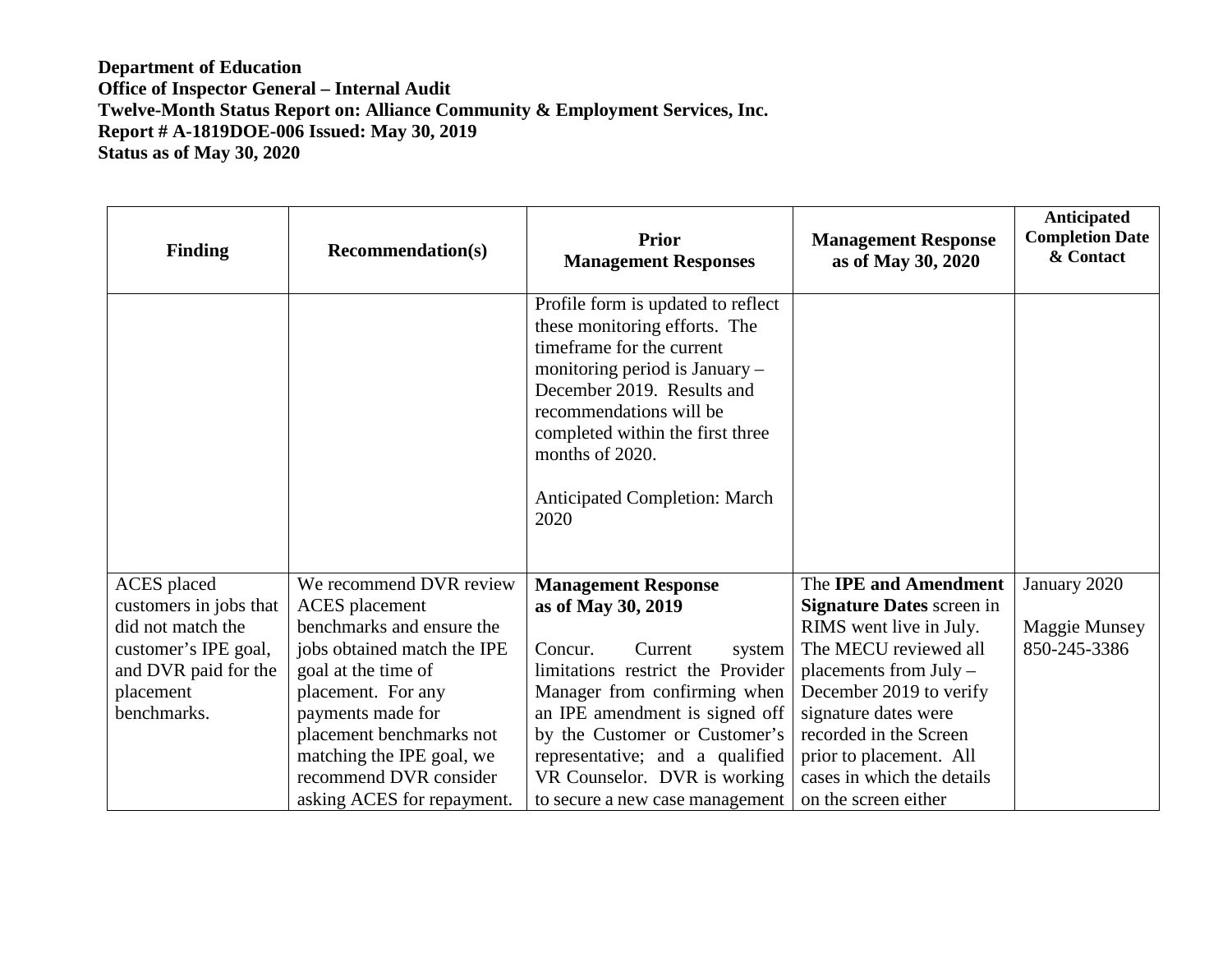| <b>Finding</b> | <b>Recommendation(s)</b>       | <b>Prior</b><br><b>Management Responses</b>                                                                                                                                                   | <b>Management Response</b><br>as of May 30, 2020 | Anticipated<br><b>Completion Date</b><br>& Contact |
|----------------|--------------------------------|-----------------------------------------------------------------------------------------------------------------------------------------------------------------------------------------------|--------------------------------------------------|----------------------------------------------------|
|                | We additionally recommend      | system, at which time better                                                                                                                                                                  | showed signature dates                           |                                                    |
|                | DVR include in their           | reporting mechanisms can be put                                                                                                                                                               | after placement date or no                       |                                                    |
|                | monitoring efforts a review    | place<br>verify<br>in<br>to<br>this                                                                                                                                                           | signature dates at all were                      |                                                    |
|                | of amendment dates             | information.                                                                                                                                                                                  | recorded. The list was sent                      |                                                    |
|                | compared to placement          |                                                                                                                                                                                               | to the former Bureau Chief                       |                                                    |
|                | benchmark dates.               | In the interim DVR will conduct                                                                                                                                                               | of Field Services for                            |                                                    |
|                |                                | random post audits of IPE                                                                                                                                                                     | further review.                                  |                                                    |
|                | We recommend DVR ensure        | amendments to verify whether                                                                                                                                                                  |                                                  |                                                    |
|                | counselors are appropriately   | placement occurred prior to IPE                                                                                                                                                               | The Division is working on                       |                                                    |
|                | trained and instructed to only | The Bureau of<br>amendment.                                                                                                                                                                   | new business requirements                        |                                                    |
|                | approve NOAs in which the      | Vendor & Contracted Services                                                                                                                                                                  | for the case management                          |                                                    |
|                | job goals match the IPE goal   | (BVCS) will share the results of                                                                                                                                                              | system. One of the                               |                                                    |
|                | at the time of placement. In   | these audits with Bureau of Field                                                                                                                                                             | recommendations is for the                       |                                                    |
|                | the event, the amendment       | Services (BFS) management so                                                                                                                                                                  | IPE job goal to change                           |                                                    |
|                | occurred after the placement,  | that they may provide technical                                                                                                                                                               | only after signature dates                       |                                                    |
|                | the counselors should reject   | assistance to counseling staff.                                                                                                                                                               | are recorded in RIMS.                            |                                                    |
|                | the NOA.                       |                                                                                                                                                                                               |                                                  |                                                    |
|                |                                |                                                                                                                                                                                               |                                                  |                                                    |
|                |                                |                                                                                                                                                                                               |                                                  |                                                    |
|                |                                |                                                                                                                                                                                               |                                                  |                                                    |
|                |                                |                                                                                                                                                                                               |                                                  |                                                    |
|                |                                |                                                                                                                                                                                               |                                                  |                                                    |
|                |                                |                                                                                                                                                                                               |                                                  |                                                    |
|                |                                | <b>Management Response</b><br>as of November 30, 2019<br>RIMS changes are in process<br>that will that will allow the<br>system to update a change to the<br>IPE job goal after the Counselor |                                                  |                                                    |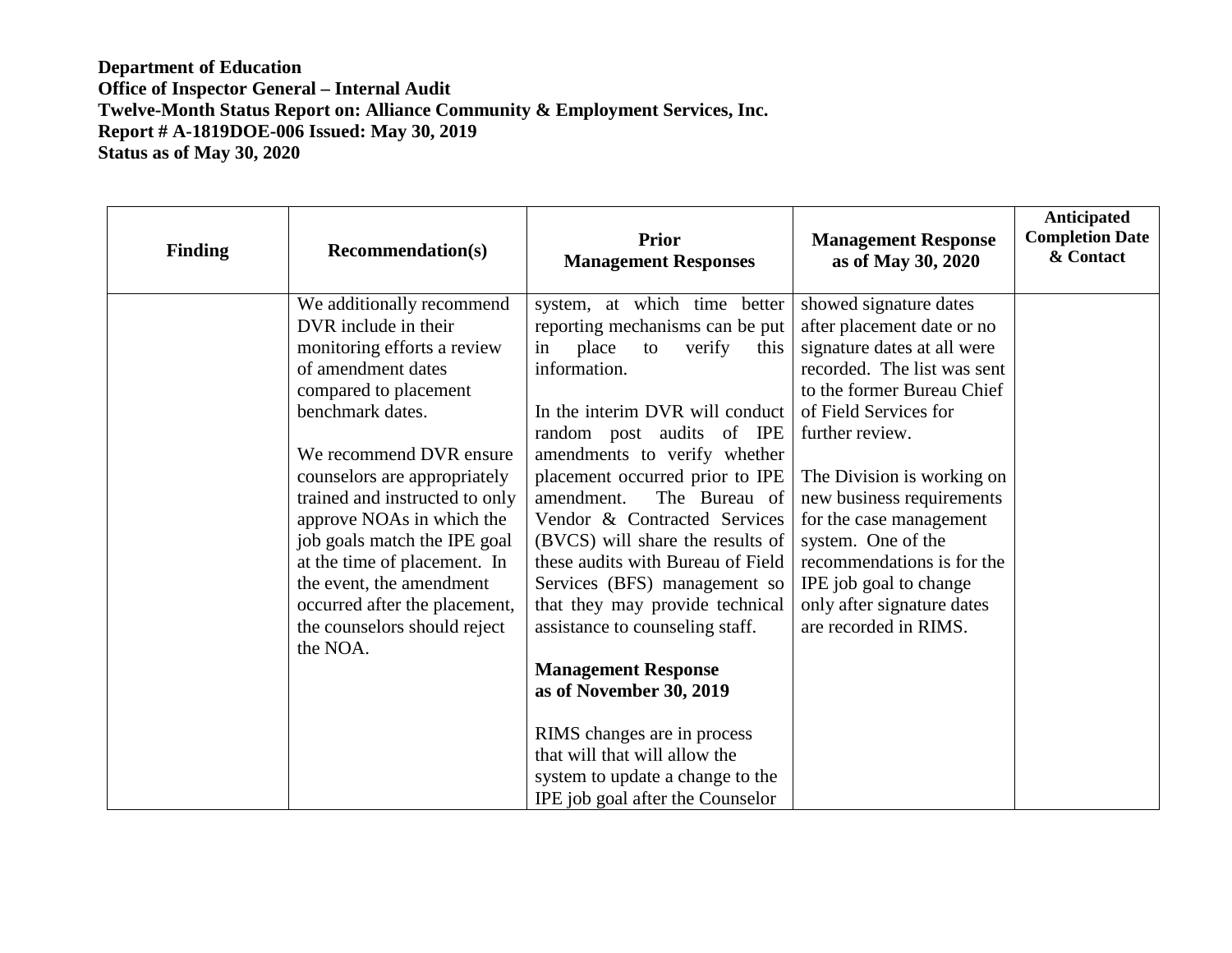| <b>Finding</b>                                         | <b>Recommendation(s)</b>                                                                                                                                                                                                                                  | <b>Prior</b><br><b>Management Responses</b>                                                                                                                                                                                                                                                                                                                                                                                                                                                                                               | <b>Management Response</b><br>as of May 30, 2020 | Anticipated<br><b>Completion Date</b><br>& Contact |
|--------------------------------------------------------|-----------------------------------------------------------------------------------------------------------------------------------------------------------------------------------------------------------------------------------------------------------|-------------------------------------------------------------------------------------------------------------------------------------------------------------------------------------------------------------------------------------------------------------------------------------------------------------------------------------------------------------------------------------------------------------------------------------------------------------------------------------------------------------------------------------------|--------------------------------------------------|----------------------------------------------------|
|                                                        |                                                                                                                                                                                                                                                           | has entered the amendment<br>signature date.                                                                                                                                                                                                                                                                                                                                                                                                                                                                                              |                                                  |                                                    |
|                                                        |                                                                                                                                                                                                                                                           | Until this goes into effect, DVR<br>will continue to conduct random<br>audits of IPE amendments<br>during monitoring efforts.                                                                                                                                                                                                                                                                                                                                                                                                             |                                                  |                                                    |
|                                                        |                                                                                                                                                                                                                                                           | <b>Anticipated Completion: March</b><br>2020                                                                                                                                                                                                                                                                                                                                                                                                                                                                                              |                                                  |                                                    |
| ACES did not make<br>timely contact with<br>customers. | We recommend ACES begin<br>regular contact with the<br>customers within two weeks                                                                                                                                                                         | <b>Management Response</b><br>as of May 23, 2019                                                                                                                                                                                                                                                                                                                                                                                                                                                                                          |                                                  | 05/04/2020                                         |
|                                                        | of referral acceptance in<br>accordance with contract<br>terms and document the<br>contact with the customers in<br>the MPRs. If ACES is<br>unable to contact the<br>customers, they should notify<br>the VRC in writing to<br>document contact attempts. | Management will meet with Management has met with<br>employment specialists regularly employment specialists<br>to inform them that contact has to regularly via, phone, and<br>be made two weeks prior to email and in person to<br>receiving a referral. Management discuss making contact<br>will follow up to make sure that with DVR client two<br>contact is made with clients when weeks prior to receiving a<br>a referral is received in the REBA new referral. Management<br>system. Management will notify has reached out DVR |                                                  |                                                    |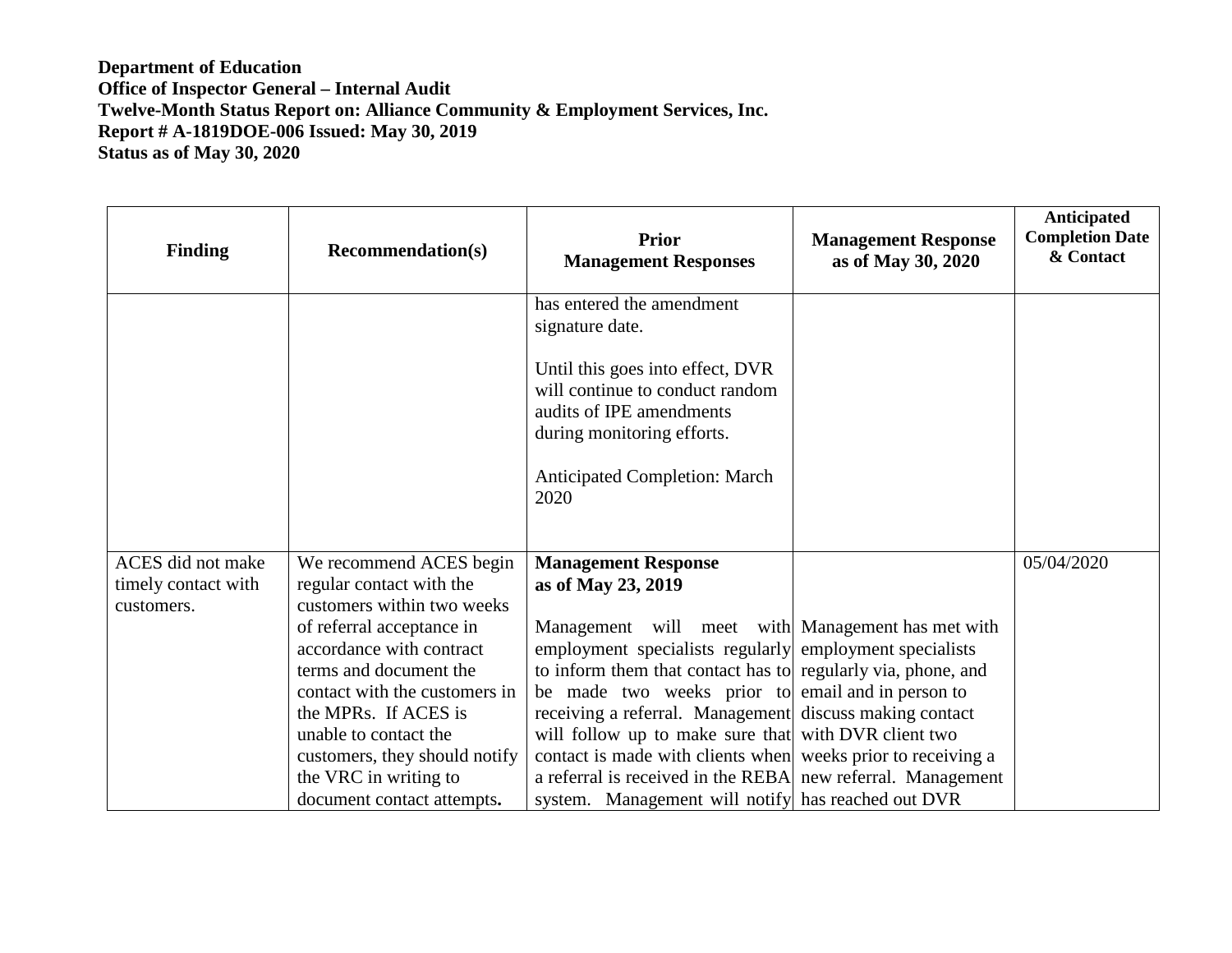| <b>Finding</b> | <b>Recommendation(s)</b> | <b>Prior</b><br><b>Management Responses</b>                             | <b>Management Response</b><br>as of May 30, 2020 | Anticipated<br><b>Completion Date</b><br>& Contact |
|----------------|--------------------------|-------------------------------------------------------------------------|--------------------------------------------------|----------------------------------------------------|
|                |                          | the employment specialist if they clients to make sure that             |                                                  |                                                    |
|                |                          | are having a hard time reaching they were contacted to                  |                                                  |                                                    |
|                |                          | the client to email the VR                                              | schedule the intake                              |                                                    |
|                |                          | counselor and copy management                                           | meeting to discuss                               |                                                    |
|                |                          | on the email.                                                           | employment services. The                         |                                                    |
|                |                          |                                                                         | <b>Employment Specialist has</b>                 |                                                    |
|                |                          | <b>Management Response</b>                                              | reached out to the DVR                           |                                                    |
|                |                          | as of November 30, 2019                                                 | counselor if they are                            |                                                    |
|                |                          |                                                                         | having a difficult time                          |                                                    |
|                |                          | Aces ES specialists have made the making contact with DVR               |                                                  |                                                    |
|                |                          | effort to reach out to VR client.                                       |                                                  |                                                    |
|                |                          | customers within two receiving                                          |                                                  |                                                    |
|                |                          | the referral and if we unable to                                        |                                                  |                                                    |
|                |                          | reach to customers, we follow up                                        |                                                  |                                                    |
|                |                          | with an email to DVR counselor                                          |                                                  |                                                    |
|                |                          | asking for alternative means of                                         |                                                  |                                                    |
|                |                          | contact to reach customer. If the                                       |                                                  |                                                    |
|                |                          | VR counselor is unable to provide                                       |                                                  |                                                    |
|                |                          | us with alternative contact phone                                       |                                                  |                                                    |
|                |                          | number,<br>Aces<br>employment                                           |                                                  |                                                    |
|                |                          | specialist also makes the effort by                                     |                                                  |                                                    |
|                |                          | going to the client's home to try to<br>make contact to schedule intake |                                                  |                                                    |
|                |                          | with the customers.                                                     |                                                  |                                                    |
|                |                          |                                                                         |                                                  |                                                    |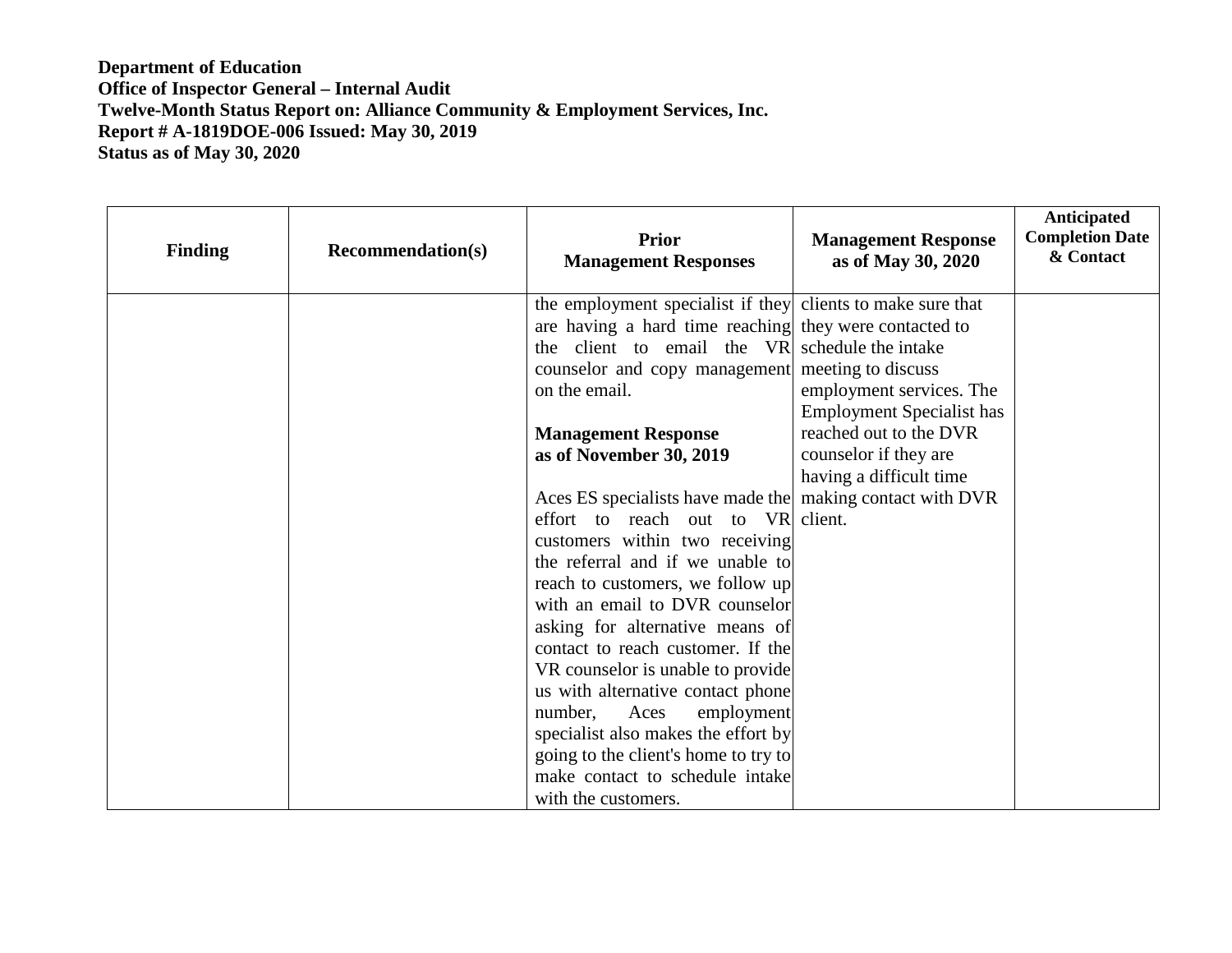| <b>Finding</b>                                                                                                                            | <b>Recommendation(s)</b>                                                                                                                                                                                                                      | <b>Prior</b><br><b>Management Responses</b>                                                                                                                                                                                                                                                                                                          | <b>Management Response</b><br>as of May 30, 2020                                                                                                                                                                                                | Anticipated<br><b>Completion Date</b><br>& Contact |
|-------------------------------------------------------------------------------------------------------------------------------------------|-----------------------------------------------------------------------------------------------------------------------------------------------------------------------------------------------------------------------------------------------|------------------------------------------------------------------------------------------------------------------------------------------------------------------------------------------------------------------------------------------------------------------------------------------------------------------------------------------------------|-------------------------------------------------------------------------------------------------------------------------------------------------------------------------------------------------------------------------------------------------|----------------------------------------------------|
|                                                                                                                                           |                                                                                                                                                                                                                                               | Aces Implemented new policy of<br>making sure we meet make<br>contact with DVR customers<br>within 2 weeks since June 1,<br>2019                                                                                                                                                                                                                     |                                                                                                                                                                                                                                                 |                                                    |
| ACES did not obtain<br>approval prior to<br>hiring customers at<br>ACES, and DVR paid<br>for benchmarks<br>achieved prior to<br>approval. | We recommend ACES<br>refrain from placing<br>customers in businesses in<br>which the provider has an<br>ownership interest until after<br>written approval from the<br>VR Counselor and the VR<br>Area Supervisor or VR<br>Counselor Analyst. | <b>Management Response</b><br>as of May 23, 2019<br>Management will make sure,<br>before considering any VR<br>participant for employment, that<br><b>ACES</b> notifies the VR<br>counselors and the area<br>supervisor that ACES is<br>considering the VR participant<br>as a staff member<br><b>Management Response</b><br>as of November 30, 2019 | ACES has refrained from<br>hiring / placing customers<br>in businesses in which the<br>provider has an ownership<br>interest until after written<br>approval from the VR<br>Counselor and the VR<br>Area Supervisor or VR<br>Counselor Analyst. | 05/04/2020                                         |